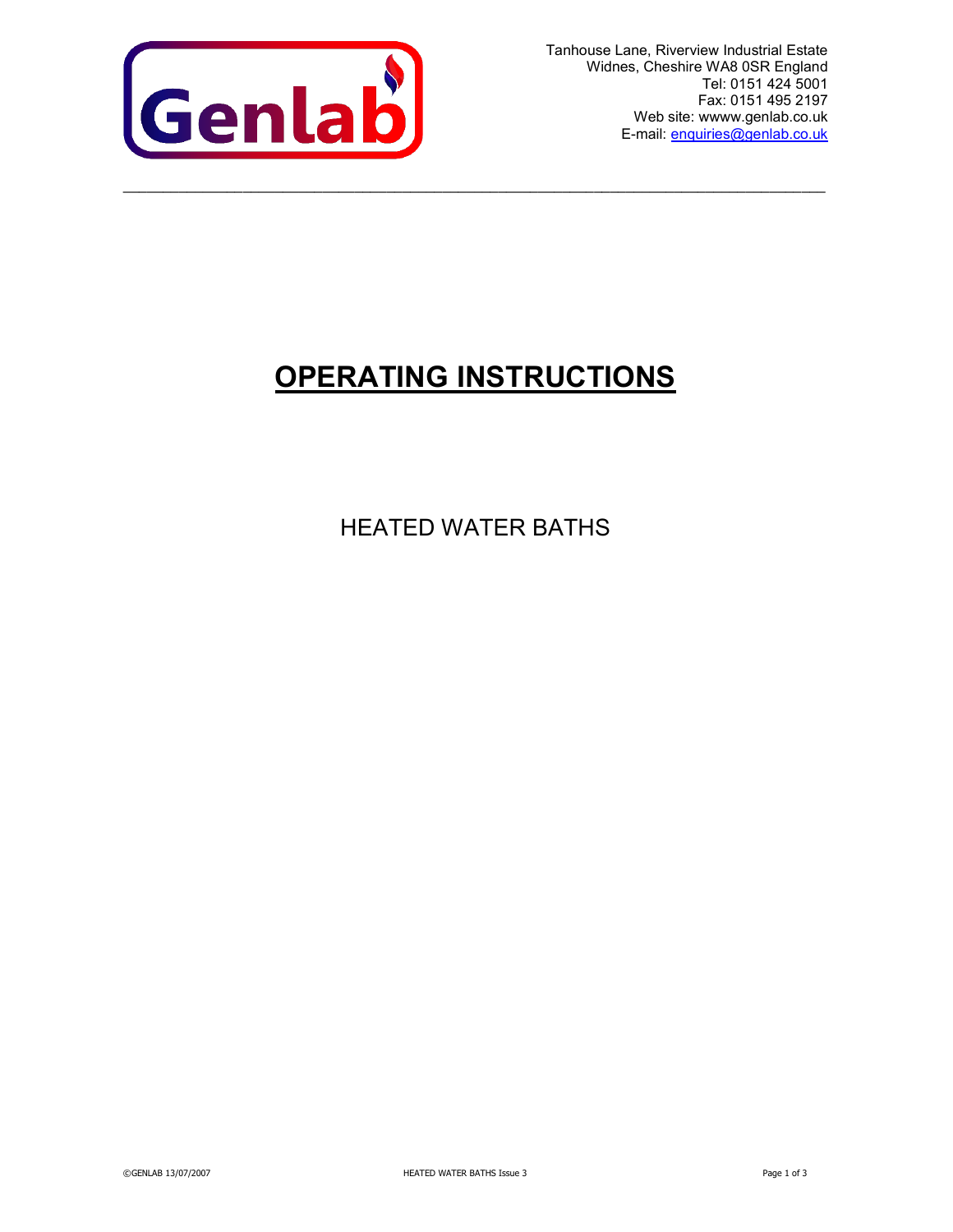# HEATED WATER BATHS

# 1. MAINS SUPPLY

- 1.1 240-volt units. Each unit comes supplied with a moulded plug mains connection lead already fitted with a correctly rated fuse. The fuse rating and other details for each unit are shown on the voltage plate on the back of the unit. It is important that, if the fuse needs to be replaced, it must ONLY be replaced with one of the correct rating.
- 1.2 110-volt units are supplied with a cable but without a plug or fuse. These units should be wired in by a suitably qualified electrician to the following:-

| <b>COLOUR</b>              | <b>REFERENCE</b> | <b>POWER</b> | <b>FUSE</b> |
|----------------------------|------------------|--------------|-------------|
| <b>BROWN</b>               | 'L' Live pin     | 0.75 kW      | 7 amp       |
| <b>BLUE</b>                | 'N' Neutral pin  | $1.0$ kW     | 9 amp       |
| GREEN/YELLOW 'E' Earth pin |                  | $1.5$ kW     | 14 amp      |
|                            |                  | 3.0 kW       | 28 amp      |

# 2. WARNING: The following precautions must be observed:

- 2.1 DO NOT CONNECT THE UNIT TO A D.C. MAINS SUPPLY OR SERIOUS DAMAGE WILL OCCUR.
- 2.2 Do not operate the water bath when the fluid level is less than 10 mm above the perforated element cover.
- 2.3 Do not operate the water bath when the fluid level is above the ridged fill line, which is approximately 30mm from the top of the bath.
- 2.4 Do not use at temperatures above 60°C without a lid or some other means of reducing evaporation such as plastic spheres.
- 2.5 Do not use where high concentrations of inflammable solvents would occur.

# 3. OPERATION (Thermostat Control)

- 3.1 Fit the perforated element cover in the base of the bath and fill with water to between the levels as in 2.2 and 2.3.
- 3.2 Switch 'ON' the mains switch, indicated by the green lamp. Adjust the thermostat dial to the required temperature setting. The amber lamp indicates when the element is on and will cycle on and off when the set point is reached.
- 3.3 Before emptying the water bath, switch off and unplug from the mains. Remove the perforated element cover then tip the water out from the corner of the bath furthest away from the electrical socket in the unit. Larger baths are fitted with a drain tap to which a suitable hose may be fitted to drain the water away.

# 3.4 OPERATION (Units fitted with Digital Control TLK39)

Set the main temperature controller to the desired temperature by pressing the "P" button once to show SP1. Then use the up or down buttons to alter the set point. The display will revert back to the normal display if no button is pressed for approximately 10 seconds. The operational parameters of the controller have been factory set to cover a wide range of temperature and load conditions.

Note : The top display shows actual temperature, the bottom display shows the set temperature.